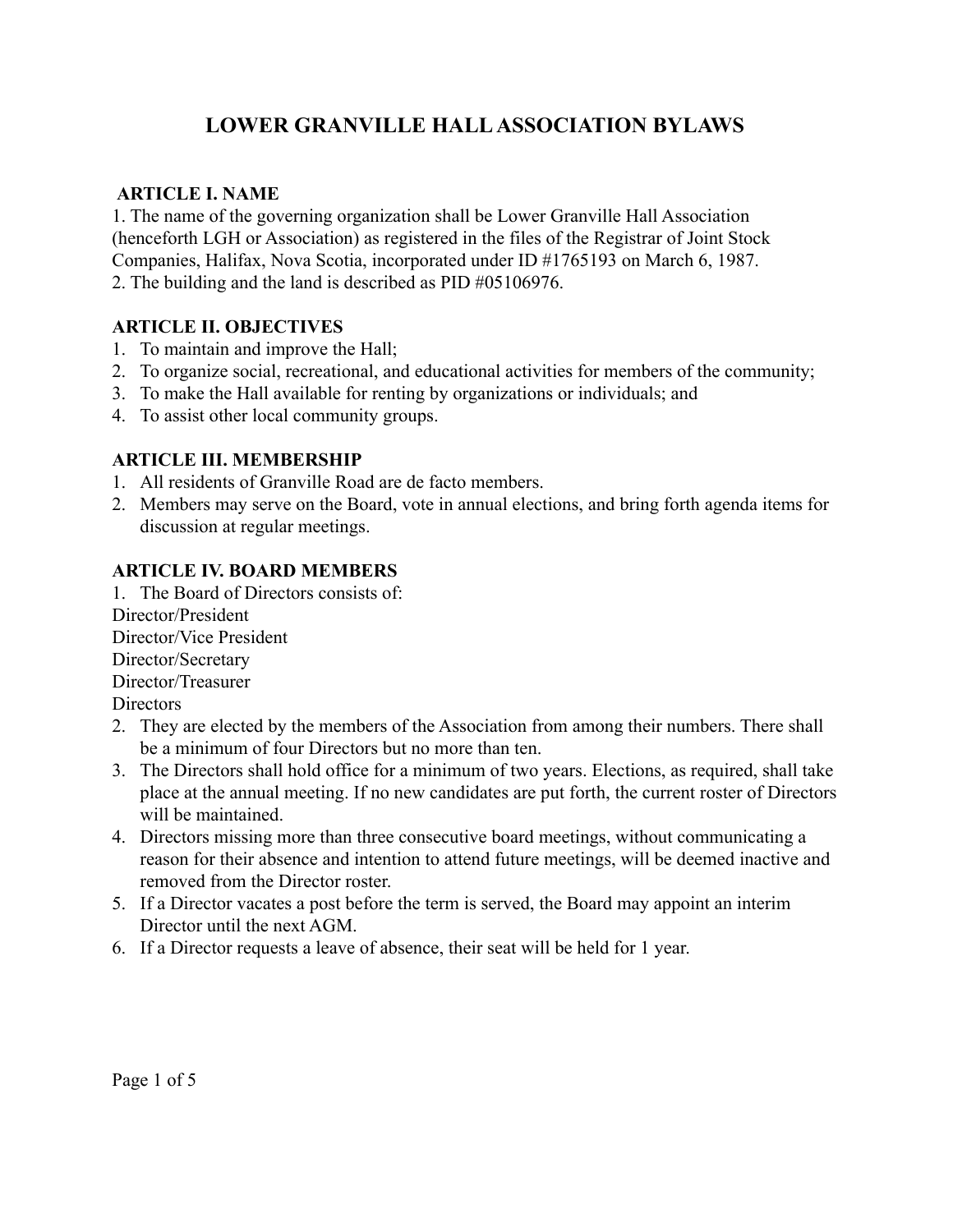# **LOWER GRANVILLE HALL ASSOCIATION BYLAWS**

#### **ARTICLE V. DUTIES OF THE OFFICERS**

1. Officers are responsible for the maintenance and supervision of the Lower Granville Hall and all the monies pertaining to same.

2. If a complete roster of officers cannot be filled, the Vice President office may be left vacant.

3. President shall:

a. Preside as chairman at all meetings of the Association, interfacing with the officers and committees and writing the agenda.

b. Conduct all meetings in accordance with the LGH Bylaws and upholding the Objectives.

4. Vice President shall preside at meetings in the absence of the President.

5. Secretary shall:

a. Keep accurate records of proceedings at all meetings.

b. Attend, if possible, every meeting of the Association. If unable to attend the Secretary shall make available the Minute Book and copies of correspondence.

c. Notify the Registrar of Joint Stock Companies of any changes to the bylaws, officers, and other items as may be required.

d. Handle correspondence .

5. Treasurer shall:

a. Keep an accurate and up-to-date account of all monies paid out and received by the Association.

b. Furnish receipts for expenditures.

c. Pay all regular maintenance and Hall operating bills, and other approved expenditures, and

d. Submit financial statement at the annual general meeting that has been reviewed in accordance with Article X. This financial statement will be delivered to Nova Scotia Registry of Joint Stock Companies within 14 days of the AGM.

#### **ARTICLE VI. MEETINGS**

1. Annual General Meeting (AGM): To be held between January 1st and March 31<sup>st</sup>. These meetings are open to all Members.

2. Board meetings: Called by the President when deemed necessary by that officer, or upon written request by no less than four members of the Association. At least one board meeting shall be held before the AGM. These meetings are attended by the Directors.

3. Notice of Meetings

a. Board Meetings: The Secretary shall send out, by email, meeting notices at least 3 days before the meeting. If a Director does not use email, a notice of the meeting should be hand-delivered, or read by telephone.

b. The Annual General Meeting will be announced in one issue of a local community news publication, on the Hall website, and through email.

4. Quorum

a. Attendance of five members shall constitute a quorum at an AGM.

b. Three members of the Board shall constitute a quorum at a meeting of the Board.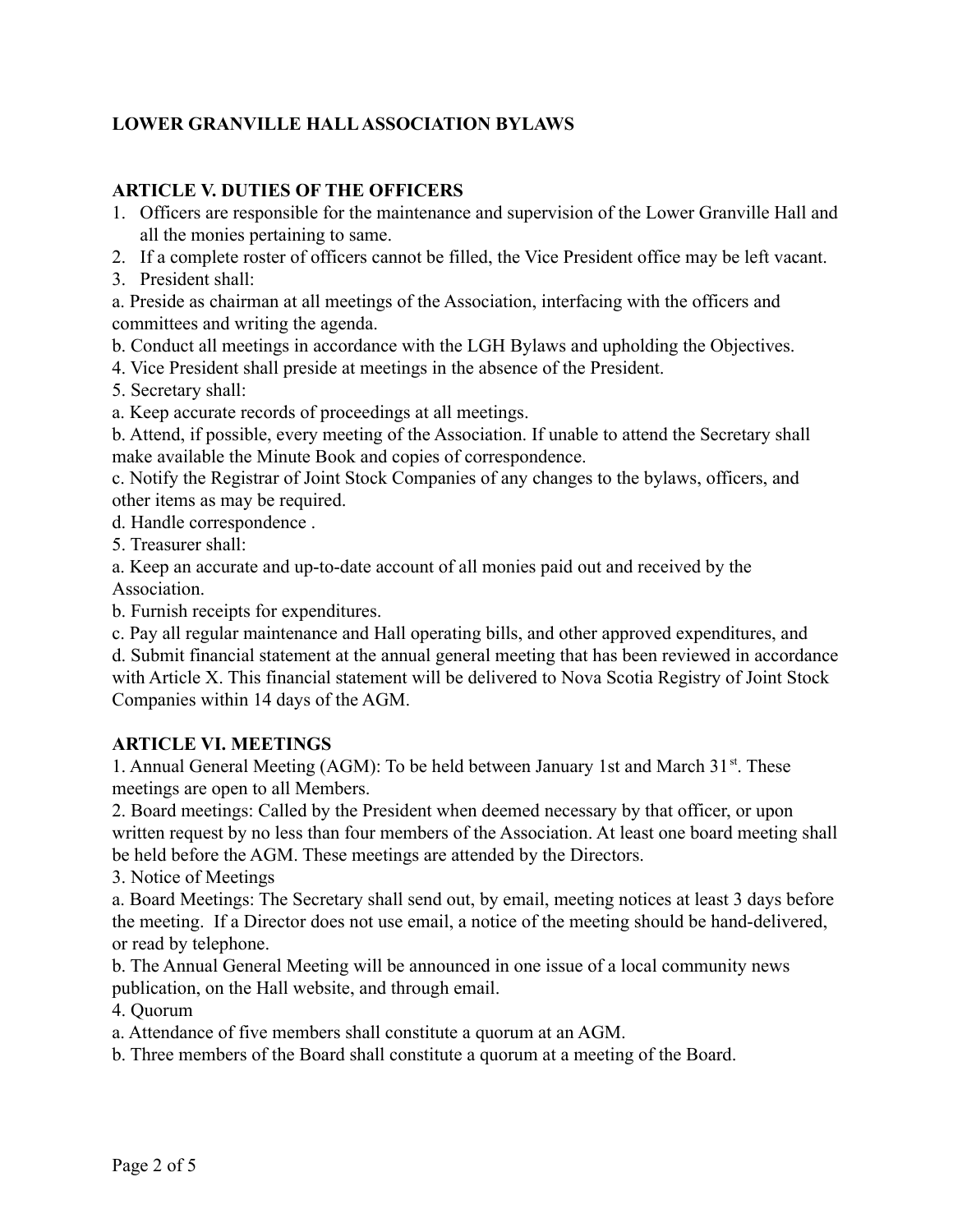# **LOWER GRANVILLE HALL ASSOCIATION BYLAWS**

## **ARTICLE VII. ITEMS PUT TO VOTE**

The following items should be put to a vote before commencing:

- 1. Expenditures beyond routine maintenance;
- 2. Improvements or changes to the physical building or grounds;
- 3. Grant applications;
- 4. Long-term rentals;
- 5. Changes to the Bylaws.

## **ARTICLE VIII. ELECTION OF OFFICERS**

1. Members desiring to run for office should put forth their name for the ballot prior to the Annual General Meeting.

2. There may also be nominations from the floor for the Board at the AGM.

3. Vacancies arising during a term shall be filled by the Board on an interim basis until the next Annual General Meeting.

4. All attending members have voting privileges for officer election. Non-attending members may not vote by proxy.

# **ARTICLE IX. AMENDMENTS TO THE BYLAWS**

The Bylaws may be amended by vote at a general meeting, provided that the proposed amendment(s) has been submitted to the Board no less than 10 days prior. Upon receipt of the amendment(s) the Board shall review the request(s), then include it on the agenda.

# **ARTICLE X. FINANCIAL REVIEW**

1. The financial books and records shall be reviewed at the fiscal year end by two persons other than the Treasurer.

2. The financial reviewers shall sign the financial statement testifying that it is a fair record of the LGH's affairs and transactions.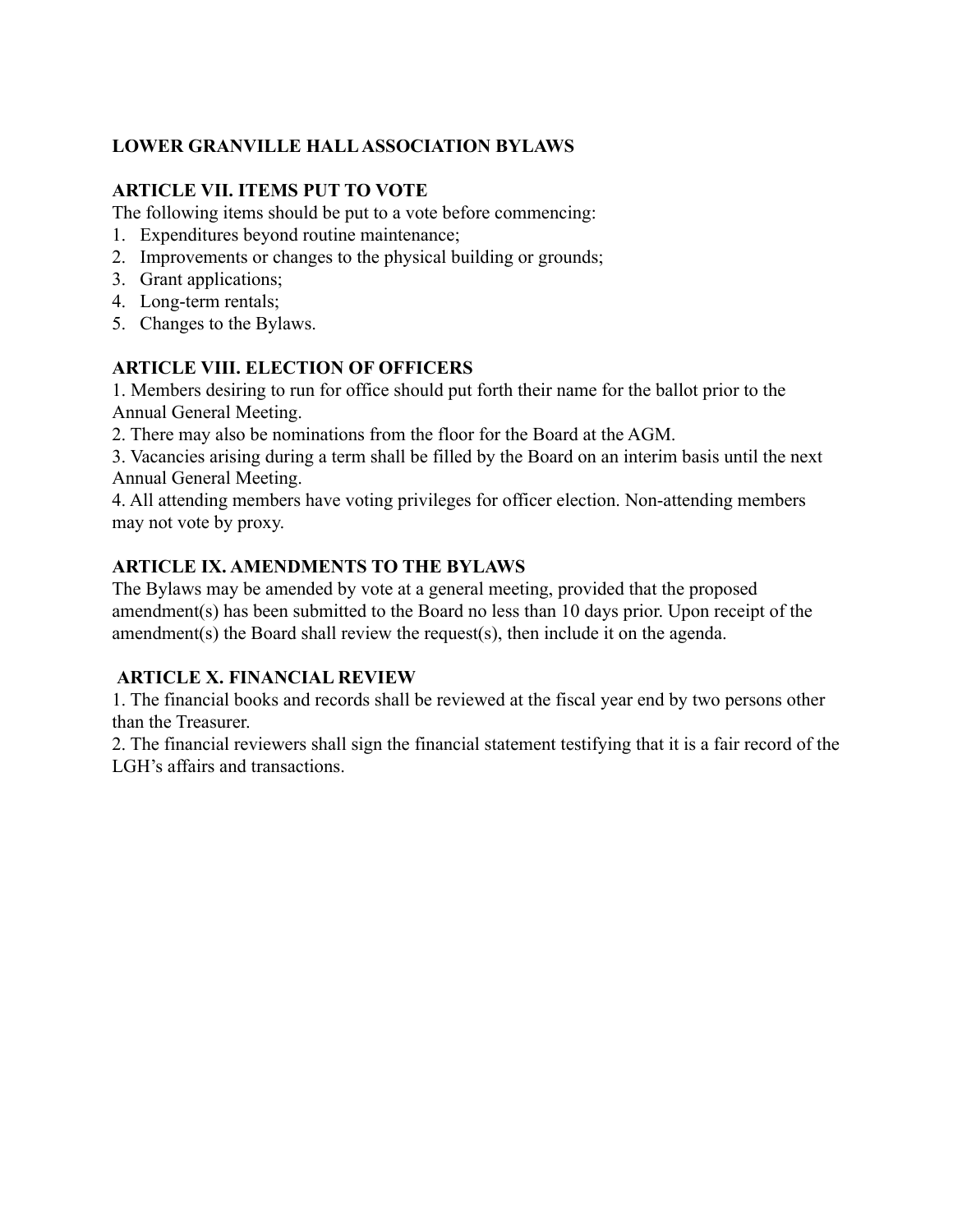## Page 3 of 5 **LOWER GRANVILLE HALL ASSOCIATION BYLAWS**

# **ARTICLE XI. COMMITTEES**

The Board will act as or appoint such committees as required for the administration, finances and operation. These committees should include, but are not limited to:

- a. facilities maintenance
- b. grant writing and fundraising
- c. events and programs
- d. hall rentals
- e. hall website / publicity

If there are not sufficient Directors to fill the committees, the Officers will perform the associated duties or find individuals to perform the functions.

- 1.The facilities maintenance committee shall:
- a. see to routine Hall maintenance;

b. conduct routine fire and safety inspections, making reports to the Municipality of Annapolis as required;

- c. coordinate snow removal;
- d. maintain adequate levels of heating oil;
- e. maintain the heat pump and oil furnace;

f. interface with fundraising committee to determine areas of need and necessary improvements.

2. Fundraising should be undertaken by the board and membership on a regular basis to support routine maintenance and improvements to the Hall.

3. Grant writing should be undertaken as the opportunity arises and by the approval of the Board. Grant applications should be reviewed by the Officers prior to submission.

4. Events and Programs may be presented for approval by the Board. These activities should reflect the needs and interests of the community identified by surveys or through queries to Hall participants on an ongoing basis.

# **ARTICLE XII. HALL USAGE**

1. The Hall may be used by individuals, private parties, organizations, and government entities for a rental fee to be set by the Association.

2. A half-day rental fee option exists for ongoing programs, classes, and non-profit groups by approval of the Board.

3. No rental fee will be charged for:

- receptions after funeral or memorial services for residents or past residents of Granville Road
- Stoney Beach Cemetery annual meeting

-Schaffner Point Lighthouse meetings

- other events as approved by the Board of Directors from time to time.

# **ARTICLE XIII. FEES**

All fees will be established by the Board, and be charged to attendees at each Hall program.